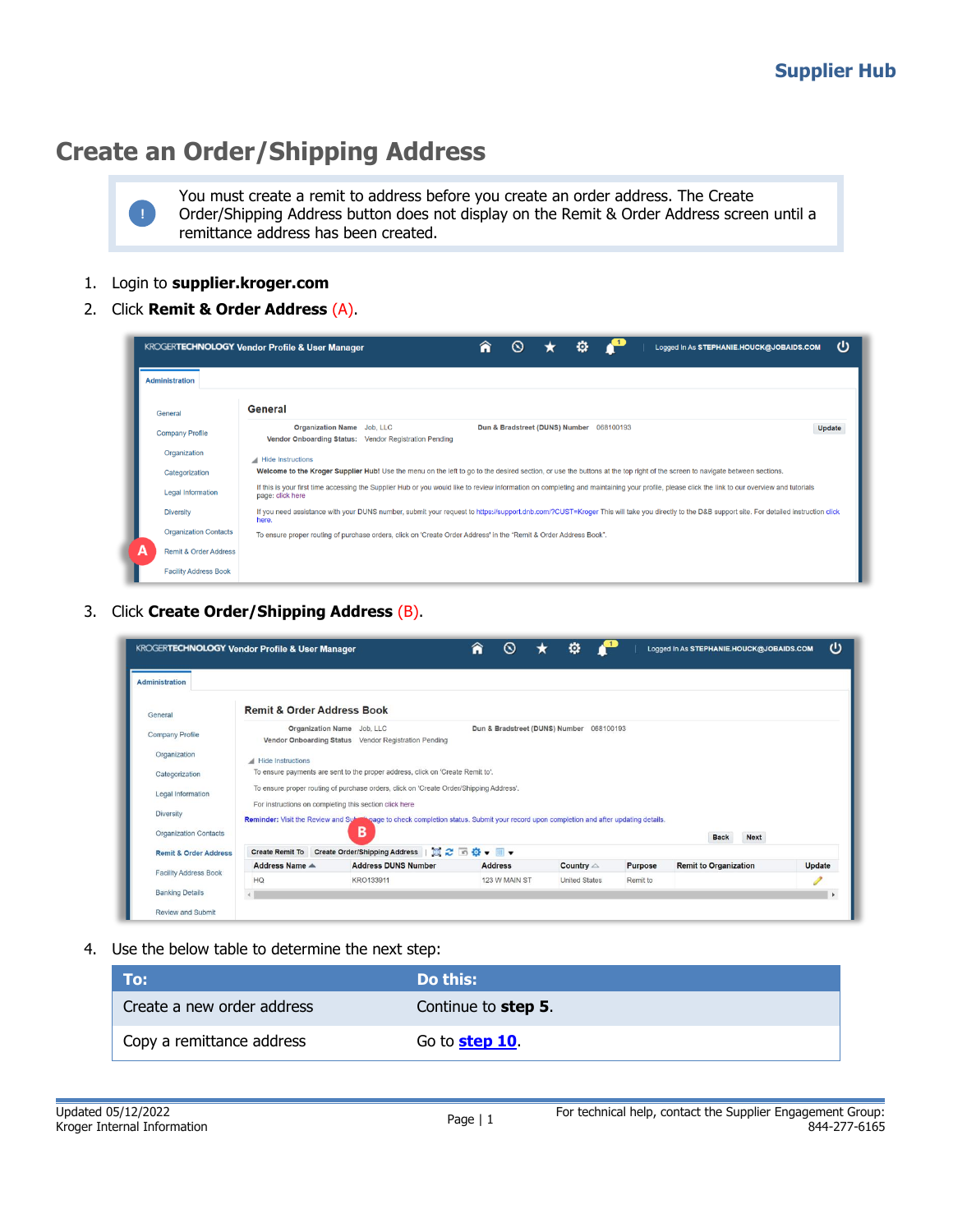## **Create a New Order Address**

5. Enter the **address information** (C) into the fields.



State/Region is a required field.

6. Select an **email address** from the **dropdown** (D).

**Note:** Email addresses are pulled from the purchase order contacts on the Organization Contacts screen.

7. Click **Validate Address** (E).

|                            | <b>Update Address</b>                                                                                                            |                         |                        |                       |  |
|----------------------------|----------------------------------------------------------------------------------------------------------------------------------|-------------------------|------------------------|-----------------------|--|
| Address Name               |                                                                                                                                  |                         | Order/Shipping Address |                       |  |
|                            | <b>Country</b> United States                                                                                                     | $\checkmark$            |                        |                       |  |
| * Address Line 1           |                                                                                                                                  |                         |                        |                       |  |
| <b>Address Line 2</b>      |                                                                                                                                  |                         |                        |                       |  |
| * City/Town/Locality       |                                                                                                                                  | $\mathsf{C}$            |                        |                       |  |
|                            | County                                                                                                                           |                         |                        |                       |  |
| <b>State/Region</b>        |                                                                                                                                  |                         |                        |                       |  |
|                            | Enter 2 letter state code for US<br><b>Province</b>                                                                              |                         |                        |                       |  |
| * Postal Code              |                                                                                                                                  |                         |                        |                       |  |
|                            | of TIP Click the Validate Address button to continue.                                                                            |                         |                        |                       |  |
| <b>Contact Information</b> | <b>Validate Address</b><br>Е                                                                                                     |                         |                        |                       |  |
| * Email Address            | D<br>$\checkmark$                                                                                                                | <b>First Name</b>       | <b>Last Name</b>       | <b>Alternate Name</b> |  |
| field.                     | You must first create an organization<br>contact with contact type 'Purchase Order'<br>before you can select the contact in this |                         |                        |                       |  |
| <b>Phone Number</b>        |                                                                                                                                  | <b>Alt Phone Number</b> |                        |                       |  |
|                            |                                                                                                                                  |                         |                        |                       |  |

8. Select whether to **apply the address you entered** or **apply the USPS suggested address** (F).

| KROGERTECHNOLOGY Vendor Profile & User Manager                                                                              |                                 | Â                                         | $\circledcirc$                                        | o |        | Logged In As STEPHANIE.HOUCK@JOBAIDS.COM | ധ |
|-----------------------------------------------------------------------------------------------------------------------------|---------------------------------|-------------------------------------------|-------------------------------------------------------|---|--------|------------------------------------------|---|
| Administration: Remit & Order Address > Create Address Details ><br><b>USPS suggested address</b>                           |                                 |                                           |                                                       |   |        |                                          |   |
| Hide Instructions<br>To ensure accuracy, please consider the USPS suggestions below and select the best option to continue. | <b>User Entered Address</b>     |                                           | <b>USPS Suggested Address</b>                         |   |        |                                          |   |
| Country<br><b>Address Line1</b>                                                                                             | <b>US</b><br>1014 Vine St.      | <b>USA</b><br><b>1014 VINE ST</b>         |                                                       |   |        |                                          |   |
| <b>Address Line2</b><br>City<br>County                                                                                      | Cincinnati                      | suite or unit number<br><b>CINCINNATI</b> | "Use this field to add any additional details such as |   |        |                                          |   |
| <b>State</b><br><b>Postal Code</b>                                                                                          | <b>NA</b><br>$OH \vee$<br>45212 | <b>HAMILTON</b><br>OH<br>45202-1141       |                                                       |   |        |                                          |   |
|                                                                                                                             | Apply user entered address      | F                                         | Apply USPS suggested address                          |   | Cancel |                                          |   |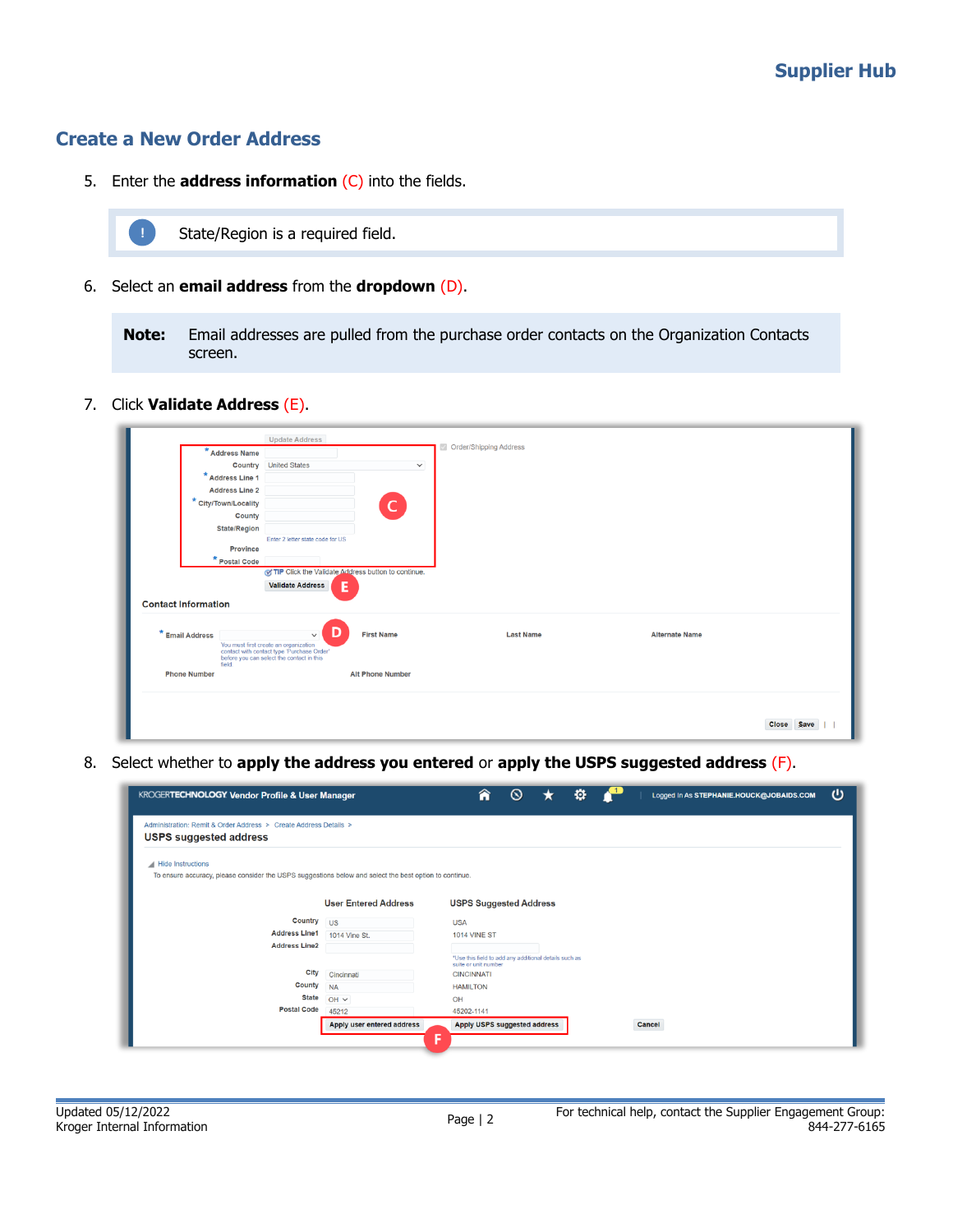9. Click **Save** (G).

| <b>KROGERTECHNOLOGY Vendor Profile &amp; User Manager</b>                                                                                    |                       |               | ⋒ | ര                      | o |  | υ<br>Logged In As STEPHANIE.HOUCK@JOBAIDS.COM<br>G |
|----------------------------------------------------------------------------------------------------------------------------------------------|-----------------------|---------------|---|------------------------|---|--|----------------------------------------------------|
| <b>Create Address Details</b>                                                                                                                |                       |               |   |                        |   |  | Save<br><b>Close</b>                               |
| Indicates required field                                                                                                                     |                       |               |   |                        |   |  |                                                    |
| Organization Name Job, LLC                                                                                                                   |                       |               |   |                        |   |  |                                                    |
| <b>Hide Instructions</b>                                                                                                                     |                       |               |   |                        |   |  |                                                    |
| Complete this page to ensure proper routing of purchase orders.                                                                              |                       |               |   |                        |   |  |                                                    |
| If your 'Order/Shipping Address' and 'Remit To' address are the same, click on 'Copy Remit Address' after selecting your remittance address. |                       |               |   |                        |   |  |                                                    |
| For instructions on completing this section click here                                                                                       |                       |               |   |                        |   |  |                                                    |
|                                                                                                                                              |                       |               |   |                        |   |  |                                                    |
| Select remittance address to copy (optional) v<br>Address Line1                                                                              |                       | Address Line2 |   |                        |   |  |                                                    |
| City                                                                                                                                         |                       | <b>State</b>  |   |                        |   |  |                                                    |
| Country                                                                                                                                      |                       | Zip Code      |   |                        |   |  |                                                    |
| <b>Duns Number</b>                                                                                                                           |                       |               |   |                        |   |  |                                                    |
| Copy Remit Address                                                                                                                           |                       |               |   |                        |   |  |                                                    |
|                                                                                                                                              |                       |               |   |                        |   |  |                                                    |
| Address ID KRP989491                                                                                                                         |                       |               |   |                        |   |  |                                                    |
|                                                                                                                                              | <b>Update Address</b> |               |   |                        |   |  |                                                    |
| * Address Name                                                                                                                               | Corp                  |               |   | Order/Shipping Address |   |  |                                                    |
|                                                                                                                                              | Country United States |               |   |                        |   |  |                                                    |
| Address Line 1 1014 VINE ST                                                                                                                  |                       |               |   |                        |   |  |                                                    |
| <b>Address Line 2</b>                                                                                                                        |                       |               |   |                        |   |  |                                                    |
| City/Town/Locality CINCINNATI                                                                                                                |                       |               |   |                        |   |  |                                                    |

## <span id="page-2-0"></span>**Copy a Remittance Address**

- 10. Select the **remittance address** to copy from the **dropdown** (H).
- 11. Click **Copy Remit Address** (I).
- 12. Enter an **Address Name** (J).
- 13. Update any other address fields, if necessary.
- 14. Select an **Email Address** from the **dropdown** (K).

**Note:** Email addresses are pulled from the purchase order contacts on the Organization Contacts screen.

- 15. Click **Save** (L).
- 16. Click **Close** (M) to return to the Remit & Order Address screen.